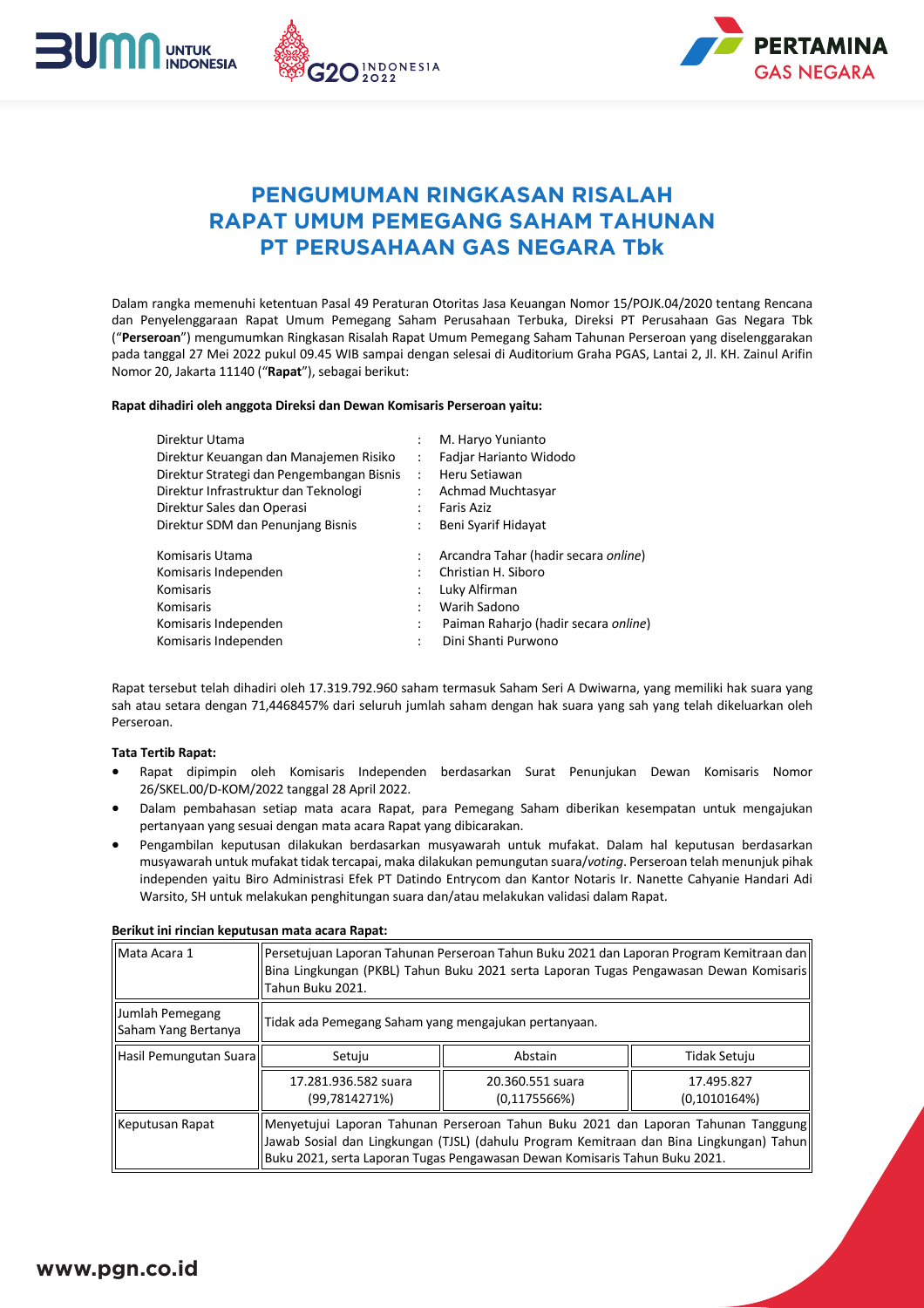





| Mata Acara Rapat 2                     | Pengesahan Laporan Keuangan Tahunan Perseroan Tahun Buku 2021, termasuk Laporan<br>Keuangan Program Kemitraan dan Bina Lingkungan (PKBL) Tahun Buku 2021, sekaligus<br>Pemberian Pelunasan dan Pembebasan Tanggung Jawab Anggota Direksi dan Dewan Komisaris<br>untuk Tahun Buku 2021.                                                                                                                                                                                                                                                                                                                                                                                                                                                                                                                                                                                                                                                                                                                                                                                                                                        |                                   |                           |
|----------------------------------------|-------------------------------------------------------------------------------------------------------------------------------------------------------------------------------------------------------------------------------------------------------------------------------------------------------------------------------------------------------------------------------------------------------------------------------------------------------------------------------------------------------------------------------------------------------------------------------------------------------------------------------------------------------------------------------------------------------------------------------------------------------------------------------------------------------------------------------------------------------------------------------------------------------------------------------------------------------------------------------------------------------------------------------------------------------------------------------------------------------------------------------|-----------------------------------|---------------------------|
| Jumlah Pemegang<br>Saham Yang Bertanya | Tidak ada Pemegang Saham yang mengajukan pertanyaan.                                                                                                                                                                                                                                                                                                                                                                                                                                                                                                                                                                                                                                                                                                                                                                                                                                                                                                                                                                                                                                                                          |                                   |                           |
| Hasil Pemungutan                       | Setuju                                                                                                                                                                                                                                                                                                                                                                                                                                                                                                                                                                                                                                                                                                                                                                                                                                                                                                                                                                                                                                                                                                                        | Abstain                           | Tidak Setuju              |
| Suara                                  | 17.293.756.609 suara<br>(99,8496729%)                                                                                                                                                                                                                                                                                                                                                                                                                                                                                                                                                                                                                                                                                                                                                                                                                                                                                                                                                                                                                                                                                         | 22.635.851 suara<br>(0, 1306935%) | 3.400.500<br>(0,0196336%) |
| Keputusan Rapat                        | Mengesahkan Laporan Keuangan Konsolidasian Perseroan untuk tahun buku yang berakhir<br>1.<br>pada tanggal 31 Desember 2021, serta Laporan Keuangan Program Pendanaan Usaha Mikro<br>dan Kecil (dahulu Unit Program Kemitraan dan Bina Lingkungan) Perseroan Tahun Buku<br>2021, yang telah diaudit oleh Kantor Akuntan Publik Tanudiredja, Wibisana, Rintis & Rekan<br>(a member of PricewaterhouseCoopers).<br>Memberikan pelunasan dan pembebasan tanggung jawab sepenuhnya (volledig acquit et<br>2.<br>decharge) kepada Direksi dan Dewan Komisaris atas tindakan pengurusan dan pengawasan<br>Perseroan serta Program Tanggung Jawab Sosial dan Lingkungan (TJSL) (dahulu Program<br>Kemitraan dan Bina Lingkungan), sepanjang tindakan-tindakan tersebut tercermin dalam<br>Laporan Tahunan Tahun Buku 2021 dan Laporan Keuangan Konsolidasian Perseroan Tahun<br>Buku 2021, serta Laporan Tahunan dan Laporan Keuangan Pendanaan Usaha Mikro dan<br>Usaha Kecil (dahulu Unit Program Kemitraan dan Bina Lingkungan) Perseroan Tahun Buku<br>2021, dan bukan merupakan tindak pidana atau melanggar ketentuan peraturan |                                   |                           |

| Mata Acara Rapat 3                     | Penetapan Penggunaan Laba Bersih, termasuk Pembagian Dividen untuk Tahun Buku 2021.                                                                                                                                                                                                                                                                                                                                                                                                                                                                                                                                                                                                                                                                                                                                                                                                                                                                                                                                                                                                                                                                                                                                                                                                                                                                                                                                                                                                                                                                                                                                                                                                                                                                                                                                                                                                                          |                               |                            |  |
|----------------------------------------|--------------------------------------------------------------------------------------------------------------------------------------------------------------------------------------------------------------------------------------------------------------------------------------------------------------------------------------------------------------------------------------------------------------------------------------------------------------------------------------------------------------------------------------------------------------------------------------------------------------------------------------------------------------------------------------------------------------------------------------------------------------------------------------------------------------------------------------------------------------------------------------------------------------------------------------------------------------------------------------------------------------------------------------------------------------------------------------------------------------------------------------------------------------------------------------------------------------------------------------------------------------------------------------------------------------------------------------------------------------------------------------------------------------------------------------------------------------------------------------------------------------------------------------------------------------------------------------------------------------------------------------------------------------------------------------------------------------------------------------------------------------------------------------------------------------------------------------------------------------------------------------------------------------|-------------------------------|----------------------------|--|
| Jumlah Pemegang<br>Saham Yang Bertanya | Tidak ada Pemegang Saham yang mengajukan pertanyaan.                                                                                                                                                                                                                                                                                                                                                                                                                                                                                                                                                                                                                                                                                                                                                                                                                                                                                                                                                                                                                                                                                                                                                                                                                                                                                                                                                                                                                                                                                                                                                                                                                                                                                                                                                                                                                                                         |                               |                            |  |
| Hasil Pemungutan Suara                 | Setuju                                                                                                                                                                                                                                                                                                                                                                                                                                                                                                                                                                                                                                                                                                                                                                                                                                                                                                                                                                                                                                                                                                                                                                                                                                                                                                                                                                                                                                                                                                                                                                                                                                                                                                                                                                                                                                                                                                       | Abstain<br>Tidak Setuju       |                            |  |
|                                        | 17.296.794.060 suara<br>(99,8672103%)                                                                                                                                                                                                                                                                                                                                                                                                                                                                                                                                                                                                                                                                                                                                                                                                                                                                                                                                                                                                                                                                                                                                                                                                                                                                                                                                                                                                                                                                                                                                                                                                                                                                                                                                                                                                                                                                        | 184.900 suara<br>(0,0010676%) | 22.814.000<br>(0,1317221%) |  |
| Keputusan Rapat                        | Menyetujui penetapan Laba Bersih Perseroan yang dapat diatribusikan kepada pemilik<br>1.<br>entitas induk Tahun Buku 2021 sebesar USD303.823.865 (tiga ratus tiga juta delapan ratus<br>dua puluh tiga ribu delapan ratus enam puluh lima Dolar Amerika Serikat) sebagai berikut:<br>Sebesar USD205.955.966 (dua ratus lima juta sembilan ratus lima puluh lima ribu<br>a.<br>sembilan ratus enam puluh enam Dolar Amerika Serikat) dibagikan sebagai dividen<br>secara tunai dalam mata uang Rupiah kepada para Pemegang Saham sebesar<br>Rp3.016.128.449.746,32 (tiga triliun enam belas miliar seratus dua puluh delapan juta<br>empat ratus empat puluh sembilan ribu tujuh ratus empat puluh enam Rupiah koma<br>tiga puluh dua sen) atau Rp124,42 (seratus dua puluh empat Rupiah koma empat<br>puluh dua sen)/lembar dengan ketentuan sebagai berikut:<br>Bagian saham Seri A Dwiwarna sebesar Rp124,42 (seratus dua puluh empat<br>Rupiah koma empat puluh dua sen);<br>Bagian saham Seri B Terbanyak sebesar Rp1.718.120.601.897,10 (satu triliun<br>tujuh ratus delapan belas miliar seratus dua puluh juta enam ratus satu ribu<br>delapan ratus sembilan puluh tujuh Rupiah koma sepuluh sen);<br>Bagian saham Seri B milik masyarakat sebesar Rp1.298.007.847.724,80 (satu<br>triliun dua ratus sembilan puluh delapan miliar tujuh juta delapan ratus empat<br>puluh tujuh ribu tujuh ratus dua puluh empat Rupiah koma delapan puluh sen).<br>b.<br>Sisanya akan dicatat sebagai saldo laba untuk mendukung kegiatan operasional dan<br>pengembangan Perseroan.<br>Nilai dividen menggunakan nilai tukar kurs tengah Bank Indonesia sesuai tanggal<br>c.<br>RUPS Tahunan Tahun Buku 2021 tanggal 27 Mei 2022.<br>Memberikan wewenang dan kuasa kepada Direksi Perseroan dengan hak substitusi untuk<br>2.<br>menetapkan jadwal dan tata cara pembayaran dividen tahun buku 2021 sesuai dengan |                               |                            |  |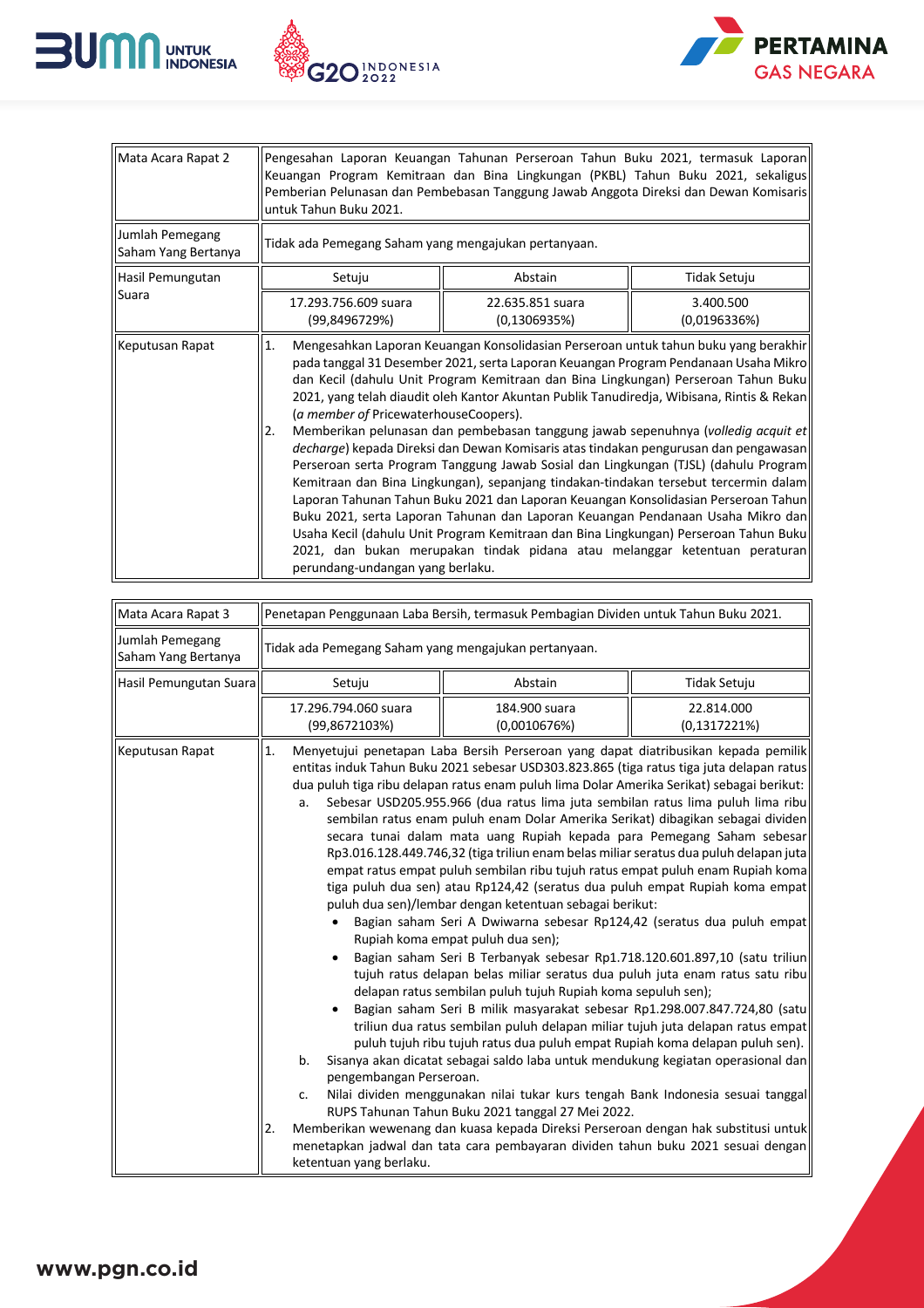





| Mata Acara Rapat 4                     | Penetapan Tantiem/Insentif Kinerja untuk Direksi dan Dewan Komisaris Perseroan Tahun Buku<br>2021, serta Gaji/Honorarium, berikut Fasilitas dan Tunjangan Tahun Buku 2022.                                                                                                                                                                                                                                                                                                                                                                                                                                                                                                                                                                                                                                                                                                                                                                                                                                                                                                                                                                                                                                                                                                                                                                   |                                  |                                   |  |
|----------------------------------------|----------------------------------------------------------------------------------------------------------------------------------------------------------------------------------------------------------------------------------------------------------------------------------------------------------------------------------------------------------------------------------------------------------------------------------------------------------------------------------------------------------------------------------------------------------------------------------------------------------------------------------------------------------------------------------------------------------------------------------------------------------------------------------------------------------------------------------------------------------------------------------------------------------------------------------------------------------------------------------------------------------------------------------------------------------------------------------------------------------------------------------------------------------------------------------------------------------------------------------------------------------------------------------------------------------------------------------------------|----------------------------------|-----------------------------------|--|
| Jumlah Pemegang<br>Saham Yang Bertanya | Tidak ada Pemegang Saham yang mengajukan pertanyaan.                                                                                                                                                                                                                                                                                                                                                                                                                                                                                                                                                                                                                                                                                                                                                                                                                                                                                                                                                                                                                                                                                                                                                                                                                                                                                         |                                  |                                   |  |
| Hasil Pemungutan Suara                 | Setuju                                                                                                                                                                                                                                                                                                                                                                                                                                                                                                                                                                                                                                                                                                                                                                                                                                                                                                                                                                                                                                                                                                                                                                                                                                                                                                                                       | Abstain                          | Tidak Setuju                      |  |
|                                        | 17.257.229.883 suara<br>(99,6387770%)                                                                                                                                                                                                                                                                                                                                                                                                                                                                                                                                                                                                                                                                                                                                                                                                                                                                                                                                                                                                                                                                                                                                                                                                                                                                                                        | 11.499.400 suara<br>(0,0663946%) | 51.063.677 suara<br>(0, 2948284%) |  |
| Keputusan Rapat                        | Memberikan wewenang dan kuasa kepada Pemegang Saham Seri A Dwiwarna untuk<br>1.<br>menetapkan bagi anggota Direksi dan Dewan Komisaris besarnya tantiem untuk tahun buku<br>2021 dan gaji/honorarium, tunjangan, fasilitas dan insentif lainnya untuk tahun buku 2022.<br>Memberikan wewenang dan kuasa kepada Dewan Komisaris dengan terlebih dahulu<br>2.<br>mendapatkan persetujuan tertulis dari Pemegang Saham Seri A Dwiwarna untuk<br>menetapkan bagi anggota Direksi dan Dewan Komisaris besarnya tantiem untuk tahun buku<br>2021 dan gaji/honorarium, tunjangan, fasilitas dan insentif lainnya untuk tahun buku 2022.                                                                                                                                                                                                                                                                                                                                                                                                                                                                                                                                                                                                                                                                                                             |                                  |                                   |  |
| Mata Acara Rapat 5                     | Penetapan Kantor Akuntan Publik untuk melaksanakan Audit Laporan Keuangan Konsolidasian<br>Tahun Buku 2022, Audit Kepatuhan PSA 62, Audit Laporan Keuangan Pendanaan Usaha<br>Menengah Kecil (PUMK) Terkait Program Kemitraan dan Bina Lingkungan (PKBL) Tahun Buku<br>2022 dan Penerapan Prosedur yang Disepakati atas Laporan Hasil Evaluasi Kinerja KPI Korporat<br>Tahun Buku 2022.                                                                                                                                                                                                                                                                                                                                                                                                                                                                                                                                                                                                                                                                                                                                                                                                                                                                                                                                                      |                                  |                                   |  |
| Jumlah Pemegang<br>Saham Yang Bertanya | Tidak ada Pemegang Saham yang mengajukan pertanyaan.                                                                                                                                                                                                                                                                                                                                                                                                                                                                                                                                                                                                                                                                                                                                                                                                                                                                                                                                                                                                                                                                                                                                                                                                                                                                                         |                                  |                                   |  |
| Hasil Pemungutan Suara                 | Setuju                                                                                                                                                                                                                                                                                                                                                                                                                                                                                                                                                                                                                                                                                                                                                                                                                                                                                                                                                                                                                                                                                                                                                                                                                                                                                                                                       | Abstain                          | Tidak Setuju                      |  |
|                                        | 16.532.446.207 suara<br>(95,4540637%)                                                                                                                                                                                                                                                                                                                                                                                                                                                                                                                                                                                                                                                                                                                                                                                                                                                                                                                                                                                                                                                                                                                                                                                                                                                                                                        | 145.800 suara<br>(0,0008418%)    | 787.200.953 suara<br>(4,5450945%) |  |
| Keputusan Rapat                        | 1. Menyetujui penunjukan Kantor Akuntan Publik Purwantono, Sungkoro dan Surja (a member<br>Firm of Ernst & Young Global Limited) untuk melakukan Audit Laporan Keuangan<br>Konsolidasian Tahun Buku 2022, Audit Kepatuhan PSA 62, Audit Laporan Keuangan<br>Pendanaan Usaha Mikro dan Usaha Kecil (PUMK) terkait Program Tanggung Jawab Sosial<br>dan Lingkungan dan Penerapan Prosedur Yang Disepakati Atas Laporan Hasil Evaluasi<br>Kinerja KPI Korporat dan KPI Individual Tahun Buku 2022.<br>2. Memberikan pelimpahan wewenang kepada Dewan Komisaris untuk menetapkan besaran<br>imbalan jasa audit Kantor Akuntan Publik yang telah disetujui pada Keputusan angka 1 dan<br>penambahan ruang lingkup pekerjaan yang diperlukan dan persyaratan lainnya yang wajar<br>bagi Kantor Akuntan Publik tersebut.<br>3.<br>Melimpahkan wewenang kepada Dewan Komisaris dengan terlebih dahulu mendapatkan<br>persetujuan dari Pemegang Saham Seri B Terbanyak untuk:<br>Menetapkan Akuntan Publik dan/atau Kantor Akuntan Publik Pengganti apabila<br>a.<br>Kantor Akuntan Publik yang telah ditunjuk tidak dapat melanjutkan atau<br>melaksanakan tugas karena sebab apa pun berdasarkan ketentuan dan peraturan<br>pasar modal; dan<br>Menetapkan kondisi, persyaratan penunjukan dan honorarium Kantor Akuntan Publik<br>b.<br>Pengganti. |                                  |                                   |  |

| Mata Acara Rapat 6                     | <b>I</b> Perubahan Susunan Pengurus Perseroan.       |                                   |                                      |
|----------------------------------------|------------------------------------------------------|-----------------------------------|--------------------------------------|
| Jumlah Pemegang<br>Saham Yang Bertanya | Tidak ada Pemegang Saham yang mengajukan pertanyaan. |                                   |                                      |
| Hasil Pemungutan Suara                 | Setuju                                               | Abstain                           | Tidak Setuju                         |
|                                        | 14.195.467.898 suara<br>$(81,9609561\%)$             | 432.497.600 suara<br>(2,4971292%) | 2.691.827.462 suara<br>(15,5419148%) |
| Keputusan Rapat                        | Persetujuan pembatalan mata acara Rapat ke-enam.     |                                   |                                      |